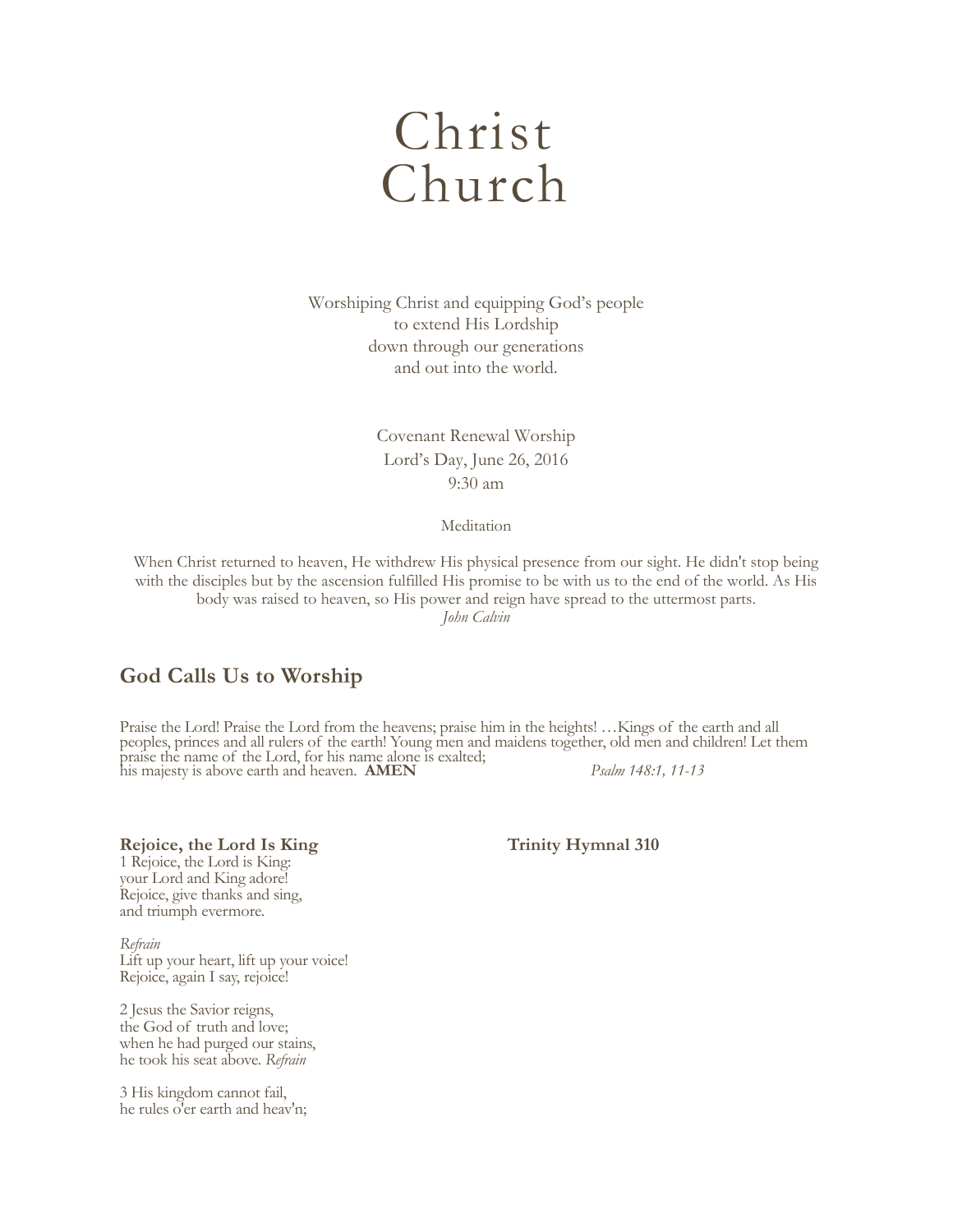the keys of death and hell are to our Jesus giv'n. *Refrain*

4 He sits at God's right hand till all his foes submit, and bow to his command, and fall beneath his feet. *Refrain*

5 Rejoice in glorious hope! Our Lord, the Judge, shall come, and take his servants up to their eternal home. *Refrain* **AMEN**

# **Responsive Reading Psalm 2**

Leader: Why do the nations rage, and the people plot a vain thing? The kings of the earth set themselves, and the rulers take counsel together, against the LORD and against His Anointed, saying,

# **Congregation: "Let us break Their bonds in pieces and cast away Their cords from us."**

Leader: He who sits in the heavens shall laugh; the Lord shall hold them in derision.

# **Congregation: Then He shall speak to them in His wrath, and distress them in His deep displeasure:**

Leader: "Yet I have set My King on My holy hill of Zion."

### **Congregation: I will declare the decree: the LORD has said to Me,**

Leader: 'You are My Son, today I have begotten You. Ask of Me, and I will give You the nations for Your inheritance, and the ends of the earth for Your possession. You shall break them with a rod of iron; You shall dash them to pieces like a potter's vessel.'"

# **Congregation: Now therefore, be wise, O kings; be instructed, you judges of the earth.**

Leader: Serve the LORD with fear, and rejoice with trembling. Kiss the Son, lest He be angry, and you perish in the way, when His wrath is kindled but a little.

# **Congregation: Blessed are all those who put their trust in Him. AMEN**

Why do heathen nations rage? Why do peoples folly mind? Kings of earth in plots engage, Rulers are in league combined; Then against Jehovah high, And against Messiah's sway, "Let us break their bands", they cry, "Let us cast their cords away."

But the Lord will scorn them all; He will laugh Who sits on high. Then His wrath will on them fall; Sore displeased He will reply: "Yet according to My will I have set My King to reign, And on Zion's holy hill My Anointed I'll maintain."

His decree I will make known:

# **Psalm 2** Book of Psalms for Singing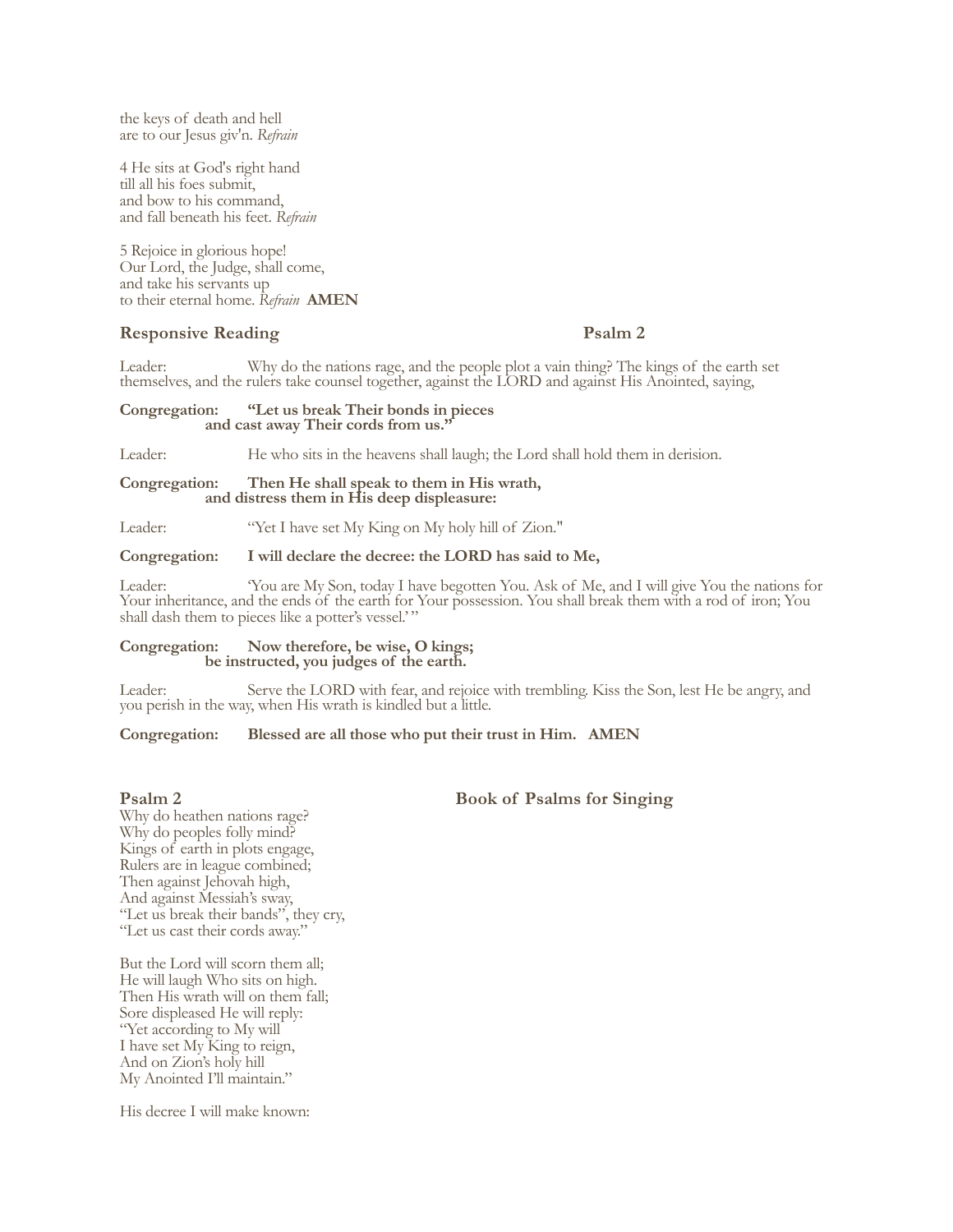Unto me the Lord did say, "Thou art My beloved Son; I've begotten Thee this day. Ask of Me, and Thee I'll make Heir to earth and nations all; Them with iron Thou shalt break, Dashing them in pieces small."

Therefore, kings, be wise, give ear; Hearken, judges of the earth; Serve the Lord with godly fear; Mingle trembling with your mirth. Kiss the Son, His wrath to turn, Let ye perish in the way, For His anger soon will burn. Blessed are all that on Him stay. **AMEN**

# **Confession of Sin**

"Turn to me and be saved, all the ends of the earth! For I am God, and there is no other. By myself I have sworn; from my mouth has gone out in righteousness a word that shall not return: 'To me every knee shall bow, every tongue shall swear allegiance.'' **AMEN** tongue shall swear allegiance." **AMEN** 

# **Silent Confession followed by Corporate Confession**

Leader: Let us confess our sins to Almighty God.

**Congregation: Lord Jesus, we sin.**

**Grant that we may never cease grieving because of it, Never be content with self, Never think we can reach a point of perfection. Kill our envy, command our tongues, trample down self. Give us grace to be holy, kind, gentle, pure, peaceable, To live for You and not for self, to copy Your words, acts, spirit, To be transformed into Your likeness, to be consecrated wholly to You, To live entirely to Your glory through Jesus Christ our Lord. AMEN**

# **Assurance of Pardon**

"Only in the Lord, it shall be said of me, are righteousness and strength; to him shall come and be ashamed all who were incensed against him. In the Lord all the offspring of Israel shall be justified and shall glory." **AMEN** *Isaiah 45:24-25*

Leader: Our sins are forgiven!

**Congregation: Thanks be to God!**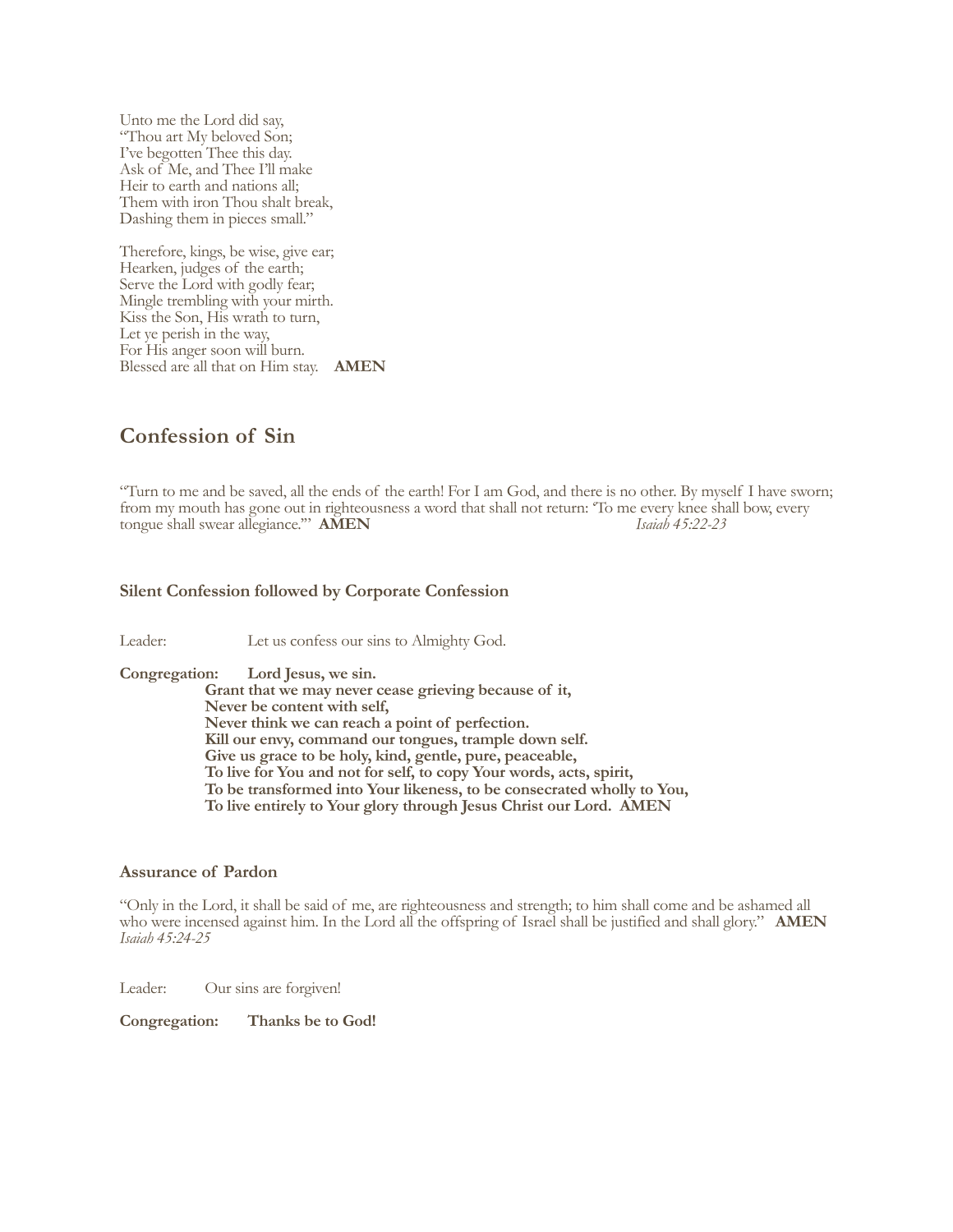**We believe in one God, the Father Almighty, Maker of heaven and earth, of all things visible and invisible.**

**And in one Lord Jesus Christ, the only-begotten Son of God, begotten of his Father before all worlds, God of God, Light of Light, very God of very God, begotten, not made, being of one substance with the Father; by whom all things were made; who for us and for our salvation came down from heaven, and was incarnate by the Holy Spirit of the virgin Mary, and was made man; and was crucified also for us under Pontius Pilot; he suffered and was buried; and the third day he rose again according to the Scriptures, and ascended into heaven, and is seated at the right hand of the Father; and he shall come again, with glory, to judge both the living and the dead; whose kingdom shall have no end.**

**And we believe in the Holy Spirit, the Lord and giver of life, who proceeds from the Father and the Son; who with the Father and the Son together is worshiped and glorified; who spoke by the prophets;**

**And we believe in one holy catholic and apostolic church; we acknowledge one baptism for the remission of sins; and we look for the resurrection of the dead, and the life of the world to come. AMEN**

### **O God, the Rock of Ages Trinity Hymnal 28**

1 O God, the Rock of Ages, who evermore hast been, what time the tempest rages, our dwelling place serene: before thy first creations, O Lord, the same as now, to endless generations the Everlasting Thou!

2 Our years are like the shadows on sunny hills that lie, or grasses in the meadows that blossom but to die; a sleep, a dream, a story by strangers quickly told, and unremaining glory of things that soon are old.

3 O thou who canst not slumber, whose light grows never pale, teach us aright to number our years before they fail; on us thy mercy lighten, on us thy goodness rest, and let thy Spirit brighten the hearts thyself hast blessed.

4 Lord, crown our faith's endeavor with beauty and with grace, till, clothed in light forever, we see thee face to face: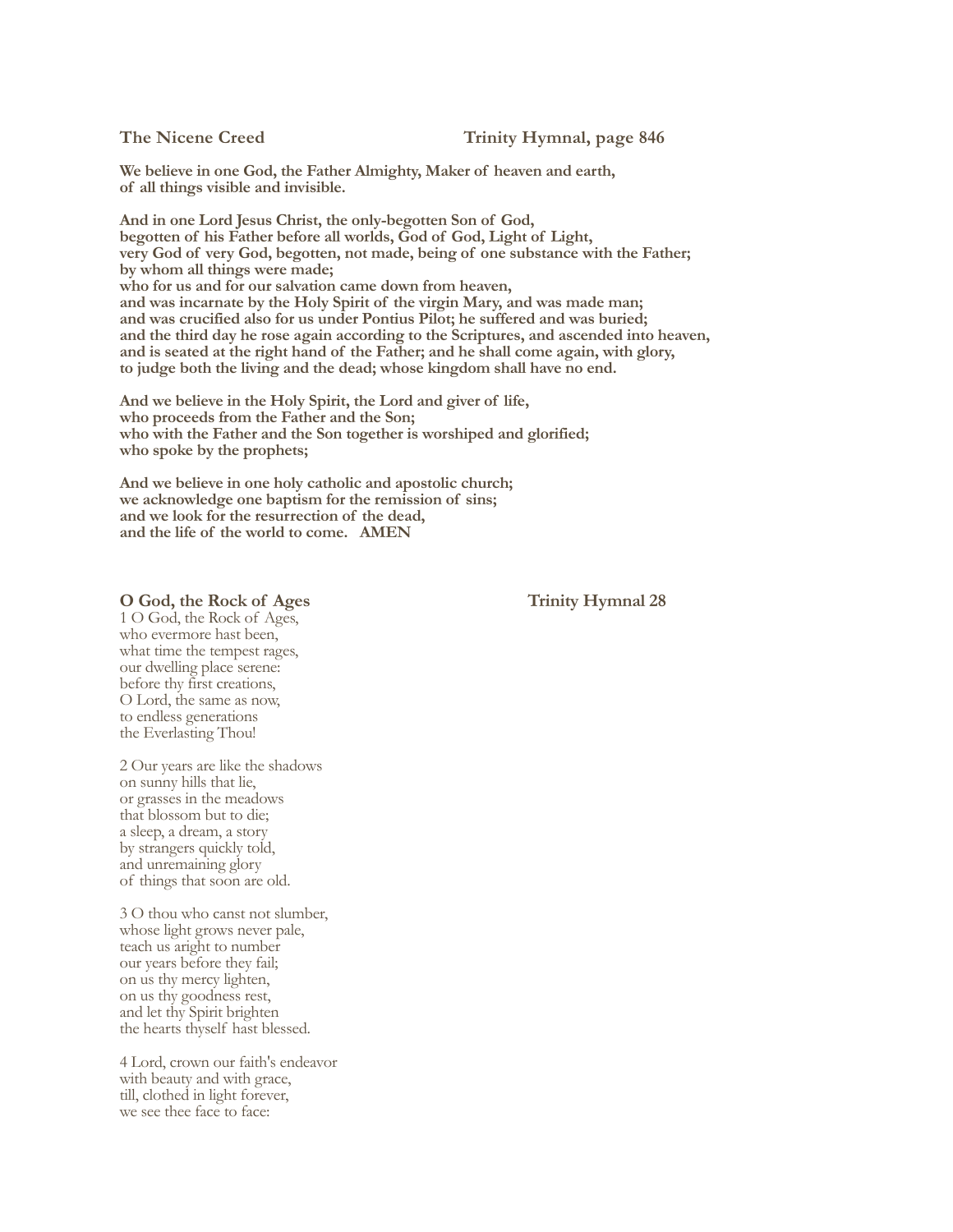# **Confession of Faith The Apostles' Creed**

**Congregation: I believe in God the Father Almighty, maker of heaven and earth. I believe in Jesus Christ, His only Son, our Lord, Who was conceived by the Holy Spirit, and born of the virgin Mary. He suffered under Pontius Pilate, was crucified, died, and was buried; He descended into Hades. The third day He rose again from the dead. He ascended into heaven and is seated at the right hand of God the Father Almighty. From there He will come to judge the living and the dead. I believe in the Holy Spirit, the holy catholic church, the communion of saints, the forgiveness of sins, the resurrection of the body, and the life everlasting. AMEN**

# **Intercessory Prayer**

First of all, then, I urge that supplications, prayers, intercessions, and thanksgivings be made for all people, for kings and all who are in high positions, that we may lead a peaceful and quiet life, godly and dignified in every way. …For there is one God, and there is one mediator between God and men, the man Christ Jesus. **AMEN** *1 Timothy 2:1-2, 5* 

# **Leader Prays**

| Congregation: | Our Father in heaven,                                         |
|---------------|---------------------------------------------------------------|
|               | Hallowed be Your name.                                        |
|               | Your kingdom come.                                            |
|               | Your will be done on earth as it is in heaven.                |
|               | Give us this day our daily bread.                             |
|               | And forgive us our debts,                                     |
|               | As we forgive our debtors.                                    |
|               | And do not lead us into temptation,                           |
|               | But deliver us from the evil one.                             |
|               | For Yours is the kingdom and the power and the glory forever. |
|               |                                                               |

Tithes and Offerings **Doxology** 

# **God Consecrates Us with His Word**

The Reading of the Scriptures Galatians 3:26-4:7

Leader: The word of the Lord.

**Congregation: Thanks be to God!**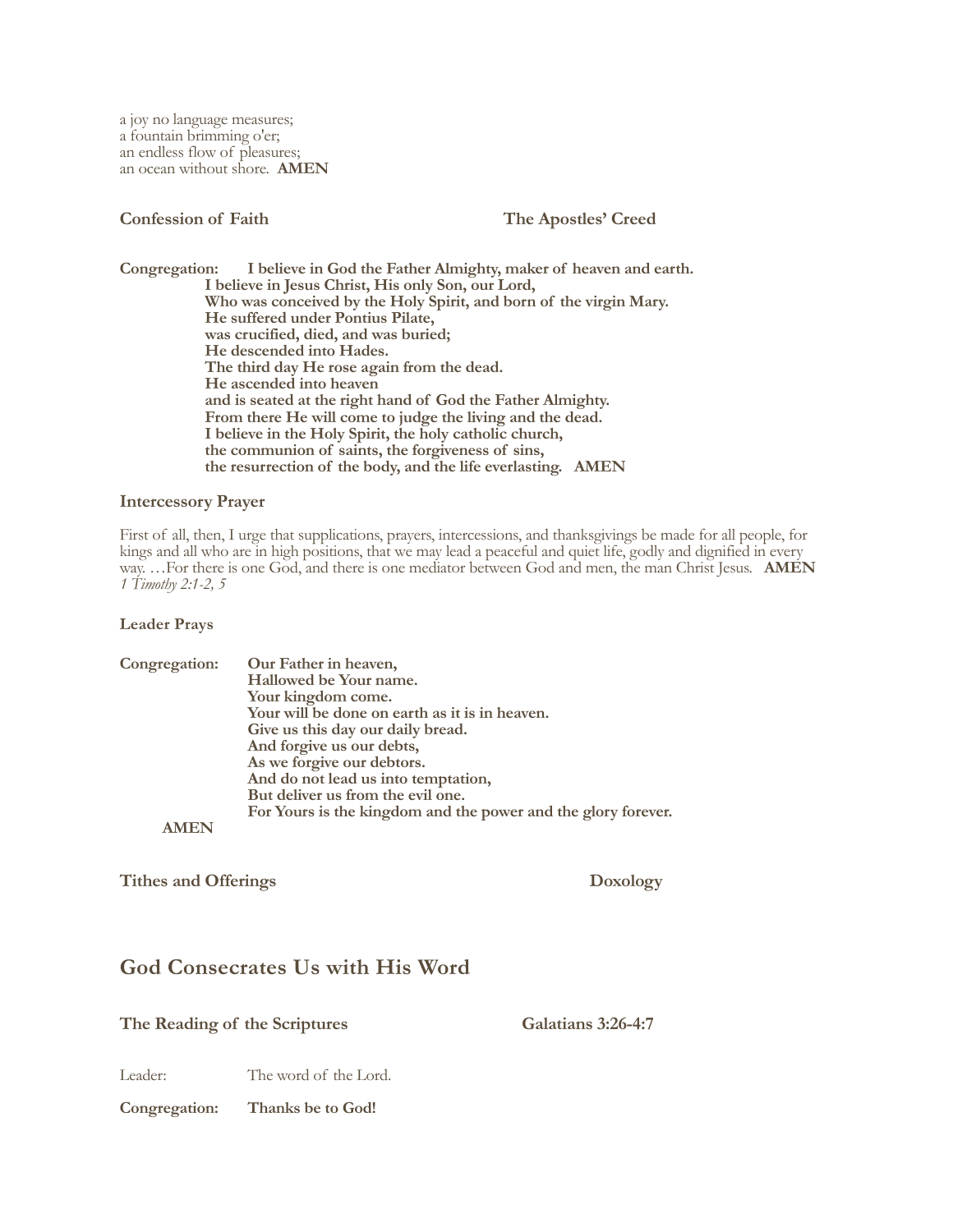**The Sermon Daniel Ferrill "Growing Up"**

**Notes**

# **Christ Is Made the Sure Foundation Trinity Hymnal 342**

1 Christ is made the sure foundation, Christ the head and cornerstone, chosen of the Lord and precious, binding all the church in one; holy Zion's help forever and her confidence alone.

2 All that dedicated city, dearly loved of God on high, in exultant jubilation pours perpetual melody; God the One in Three adoring in glad hymns eternally.

3 To this temple, where we call thee, come, O Lord of hosts today: with thy wonted loving-kindness hear thy people as they pray; and thy fullest benediction shed within its walls alway.

4 Here vouchsafe to all thy servants what they ask of thee to gain, what they gain from thee forever with the blessed to retain, and hereafter in thy glory evermore with thee to reign.

5 Laud and honor to the Father, laud and honor to the Son, laud and honor to the Spirit, ever Three and ever One, One in might, and One in glory, while unending ages run.**AMEN**

# **God Communes With Us**

Elder: God is good!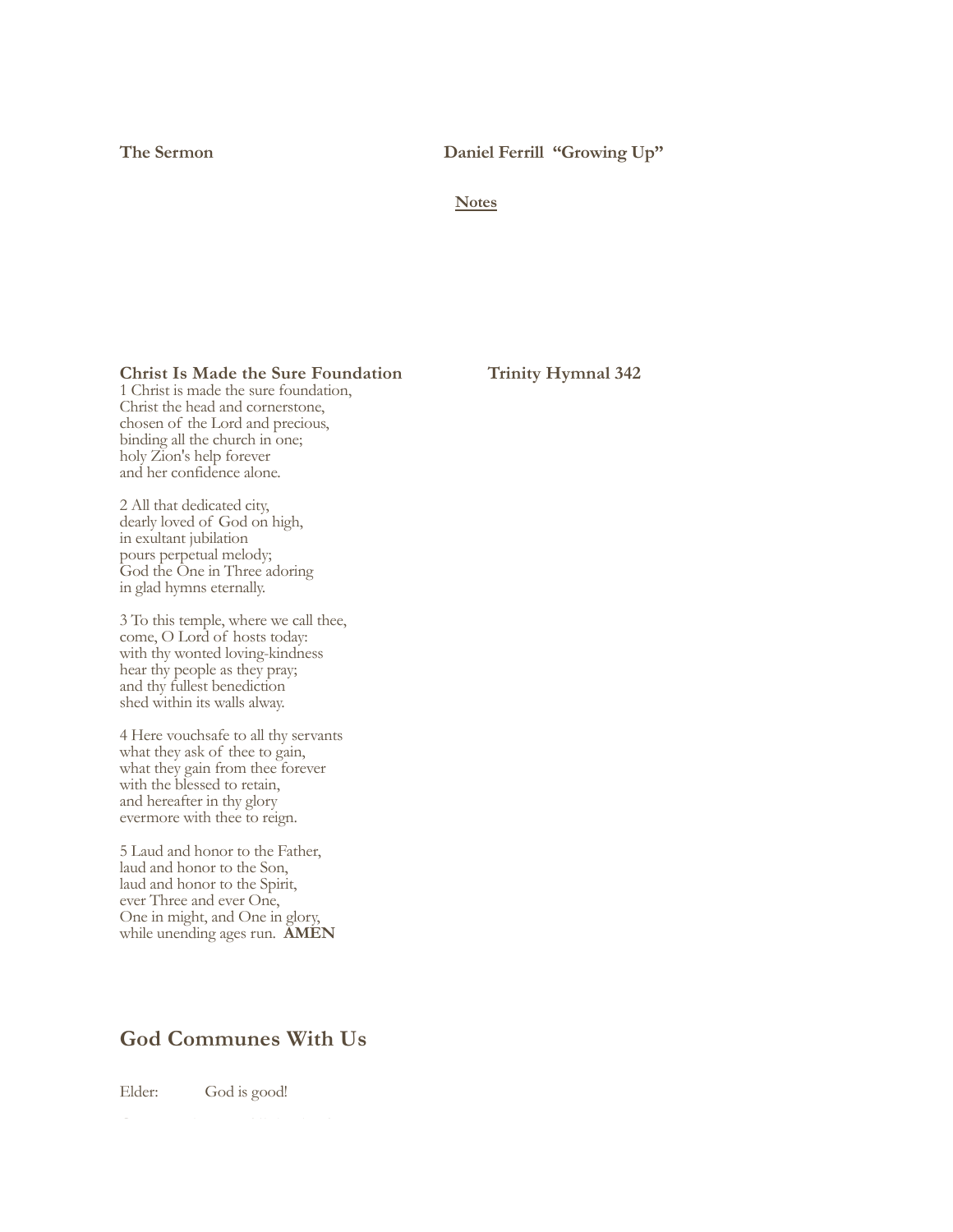### **Congregation: All the time!**

Elder: Let us give thanks to the Lord our God. Let us pray.

**Congregation: It is truly appropriate and right that we should at all times and in all places give thanks to You, O Lord, our heavenly Father, almighty everlasting God. But it is especially fitting that we should now, gathered around this table, thank You for Your gracious covenant promises to us in Christ. Remember, Father, our Lord's humble birth, His holy life, His innocent sufferings and death, and His resurrection and ascension for us. Faithfully keep Your covenant with us for Jesus' sake and come now to nourish and equip us for service in Your kingdom. By Your Spirit make the body and blood of our Lord life-giving nourishment for Your people; in Jesus' name we pray. AMEN**

**The Sacrament of the Lord's Supper**

# At the Lamb's High Feast We Sing Trinity Hymnal 420

1 At the Lamb's high feast we sing praise to our victorious King, who has washed us in the tide flowing from his pierced side; praise we him whose love divine gives his sacred blood for wine, gives his body for the feast, Christ the victim, Christ the priest.

2 Where the paschal blood is poured, death's dark angel sheathes his sword; Israel's hosts triumphant go through the wave that drowns the foe. Praise we Christ, whose blood was shed, paschal victim, paschal bread; with sincerity and love eat we manna from above.

3 Mighty victim from the sky, pow'rs of hell beneath thee lie; death is conquered in the fight, thou hast brought us life and light: hymns of glory and of praise, risen Lord, to thee we raise; holy Father, praise to thee, with the Spirit, ever be. **AMEN**

# **God Commissions Us**

...To Him who loved us and washed us from our sins in His own blood, and has made us kings and priests to His God and Father, to Him be glory and dominion forever and ever. **AMEN**  *Revelation 1:5b-6*